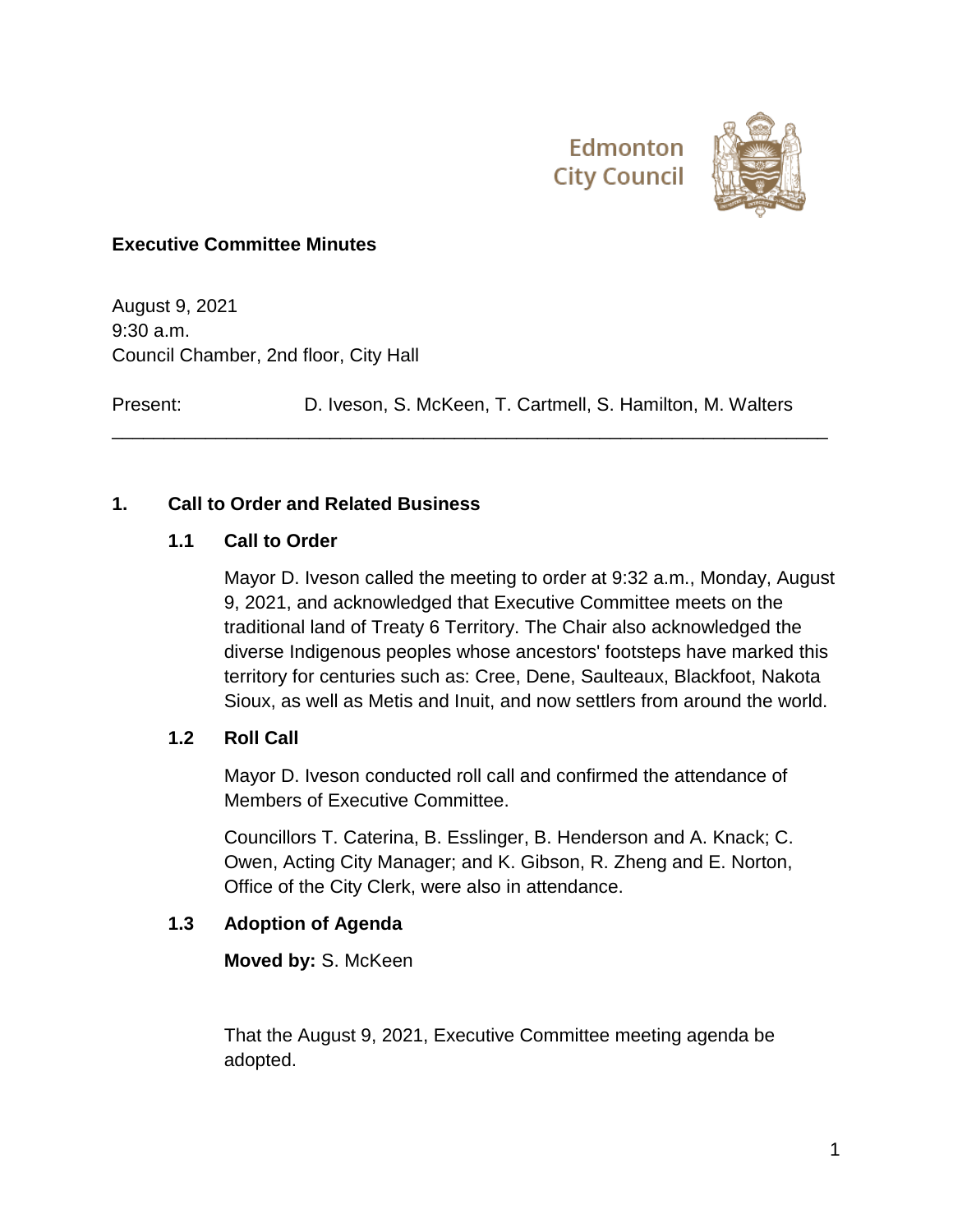In Favour (5): D. Iveson, S. McKeen, T. Cartmell, S. Hamilton, and M. **Walters** 

# **Carried (5 to 0)**

## **1.4 Approval of Minutes**

**Moved by:** S. McKeen

That the June 28, 2021, Executive Committee meeting minutes be approved.

In Favour (5): D. Iveson, S. McKeen, T. Cartmell, S. Hamilton, and M. **Walters** 

**Carried (5 to 0)**

#### **1.5 Protocol Items**

There were no Protocol Items.

# **2. Items for Discussion and Related Business**

#### **2.1 Select Items for Debate**

The following items were selected for debate: 6.1 and 9.1

# **2.2 Vote on Reports not Selected for Debate**

**Moved by:** M. Walters

That the recommendations in the following reports be approved:

- 5.1 ConnectEdmonton Next Steps Next Steps on Safe City/Healthy **City**
- 9.2 Single Source Agreement

In Favour (5): D. Iveson, S. McKeen, T. Cartmell, S. Hamilton, and M. **Walters**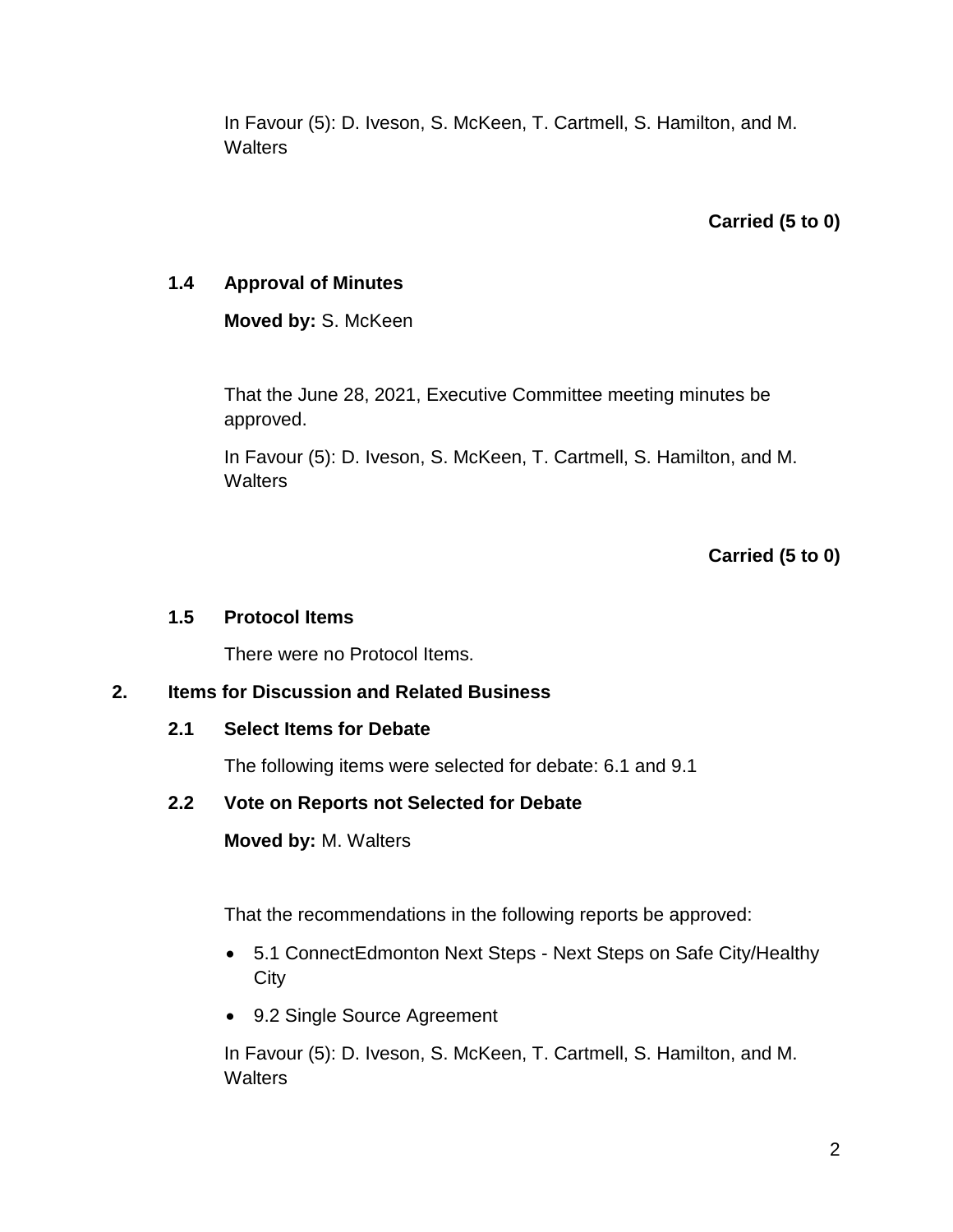#### **2.3 Requests to Speak**

**Moved by:** S. McKeen

That Executive Committee hear from the following speakers, in panels when appropriate:

- 6.1 Percent for Art Policy Update
	- 1. D. Turnbull, Edmonton Arts Council
	- 2. S. Shahani, Edmonton Arts Council (to answer questions only)

In Favour (5): D. Iveson, S. McKeen, T. Cartmell, S. Hamilton, and M. **Walters** 

**Carried (5 to 0)**

#### **2.4 Requests for Specific Time on Agenda**

There were no requests for items to be dealt with at a specific time on the agenda.

#### **3. Councillor Inquiries**

There were no Councillor Inquiries.

#### **4. Reports to be Dealt with at a Different Meeting**

There were no Reports to be Dealt with at a Different Meeting.

#### **5. Requests to Reschedule Reports**

#### **5.1 ConnectEdmonton Next Steps - Next Steps on Safe City/Healthy City**

This item was not selected for debate and was dealt with as part of item 2.2. The following motion carried:

That the revised due date of First Quarter 2022, Executive Committee, for the Financial and Corporate Services report FCS00226,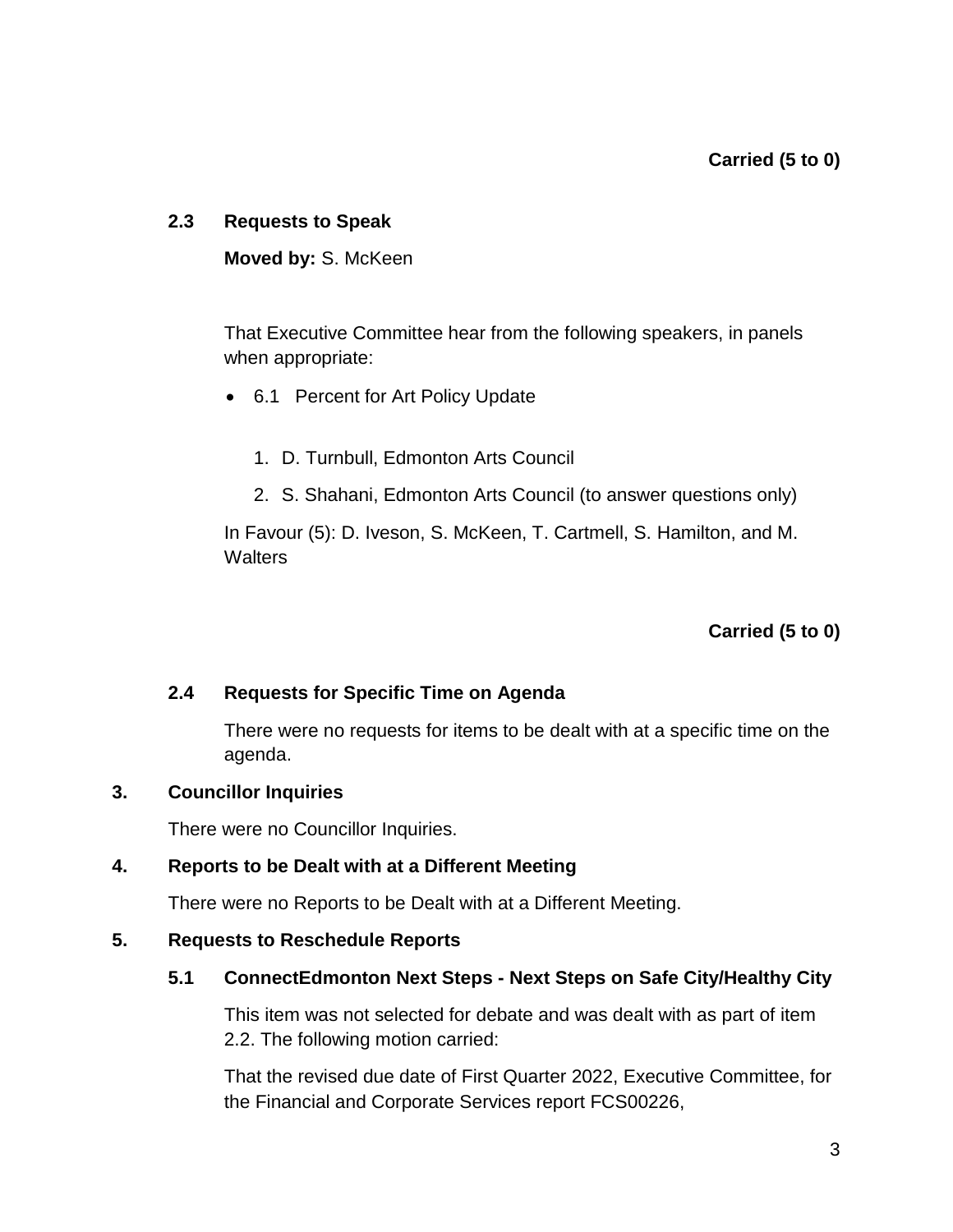ConnectEdmonton Next Steps - Next Steps on Safe City/Healthy City, be approved.

# **Revised Due Date: First Quarter 2022**

# **6. Reports**

# **6.1 Percent for Art Policy Update**

The following members of Administration's delegation made a presentation:

- S. McCabe, Deputy City Manager, Urban Planning and Economy
- P. Spearey, Urban Planning and Economy

The following public speaker made a presentation and answered questions:

D. Turnbull, Edmonton Arts Council

The following public speaker answered questions:

S. Shahani, Edmonton Arts Council

The following members of Administration's delegation answered questions:

- S. McCabe, Deputy City Manager, Urban Planning and Economy
- P. Spearey, Urban Planning and Economy
- O. Zakoc, Financial and Corporate Services

**Moved by:** S. McKeen

That Executive Committee recommend to City Council:

- 1. That revised Public Art to Enhance Edmonton's Public Realm Policy C458D, be approved with the following amendments:
	- a. Replace the bullet under "Funding" with "The City of Edmonton will annually fund a Public Art Reserve on a Pay-As-You-Go basis in the minimum amount of 1% of eligible capital projects, as approved by City Council through the Operating Budget."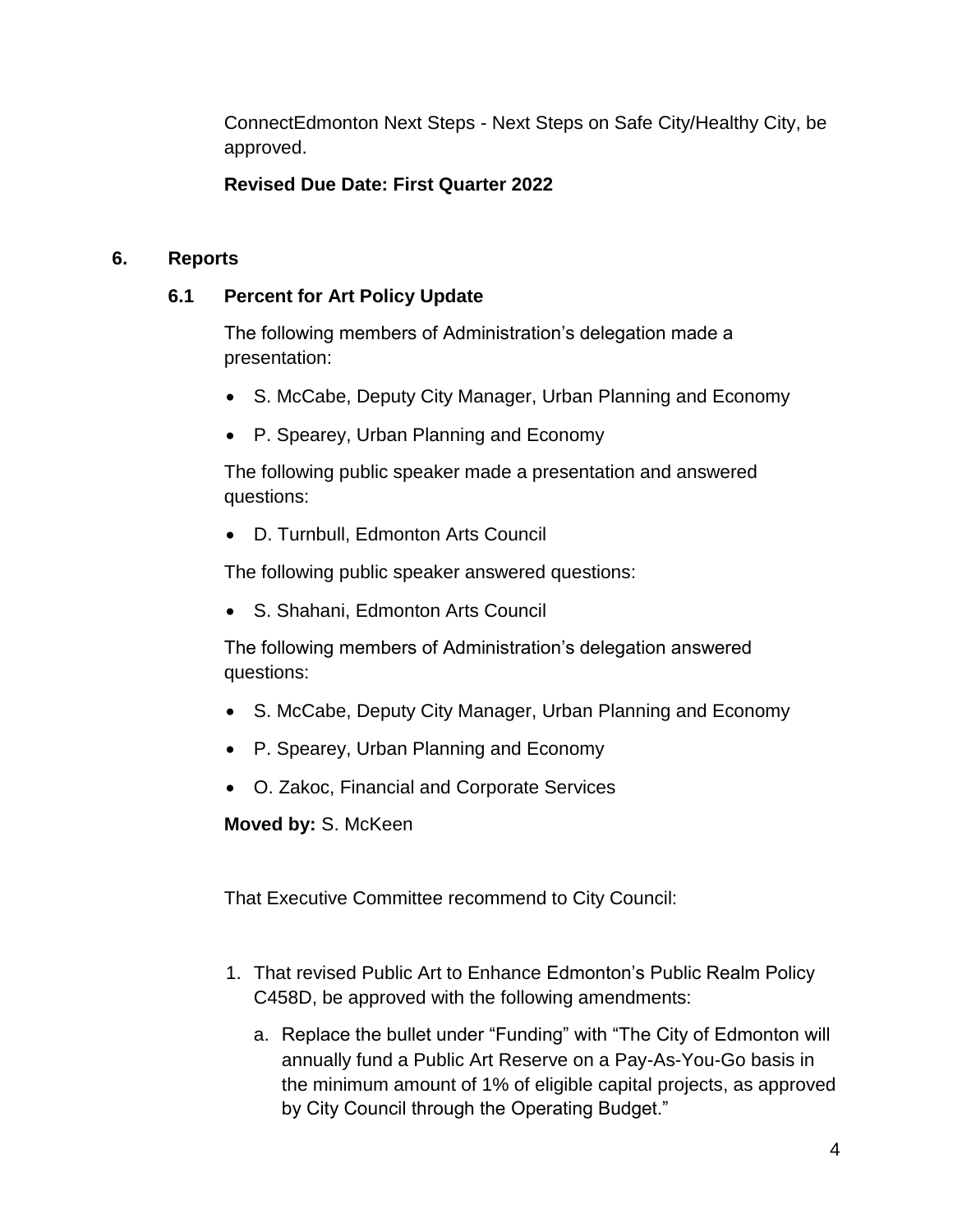- b. Revise the first bullet under "Public Art Program" to include after "collection": "in alignment to City Plan and Connections and Exchanges."
- c. Add a bullet under "Public Art Program" to read: "Public Art will be diverse, representing the community and be distributed throughout the City."
- 2. That Public Art Administration, Registration and Outreach Policy C547, Public Art Accession, Selection Criteria and Gift Policy C548 and Public Art Conservation, De-accession and Re-site Policy C549, be repealed.
- 3. That a Public Art Reserve, to account for and manage the Edmonton Public Art Collection, as outlined in Attachment 2 of the August 9, 2021, Urban Planning and Economy report UPE00628, be established.
- 4. That \$4.535 million of Capital Pay-As-You-Go Funding be transferred from the approved 2021-2022 Capital Budget to the Public Art Reserve, as outlined in Attachment 3 of the August 9, 2021, Urban Planning and Economy report UPE00628.
- 5. That the Infrastructure Planning and Design Branch operating expenditure budget be increased by \$1.495 million in 2021 and \$3.040 million in 2022, for costs related to the public art projects committed for the 2019-2022 budget cycle, with funds from the Public Art Reserve, as outlined in Attachment 3 of the August 9, 2021, Urban Planning and Economy report UPE00628.

In Favour (5): D. Iveson, S. McKeen, T. Cartmell, S. Hamilton, and M. **Walters** 

**Carried (5 to 0)**

#### **7. Responses to Councillor Inquiries**

There were no Responses to Councillor Inquiries on the agenda.

#### **8. Motions Pending**

There were no Motions Pending on the agenda.

**9. Private Reports**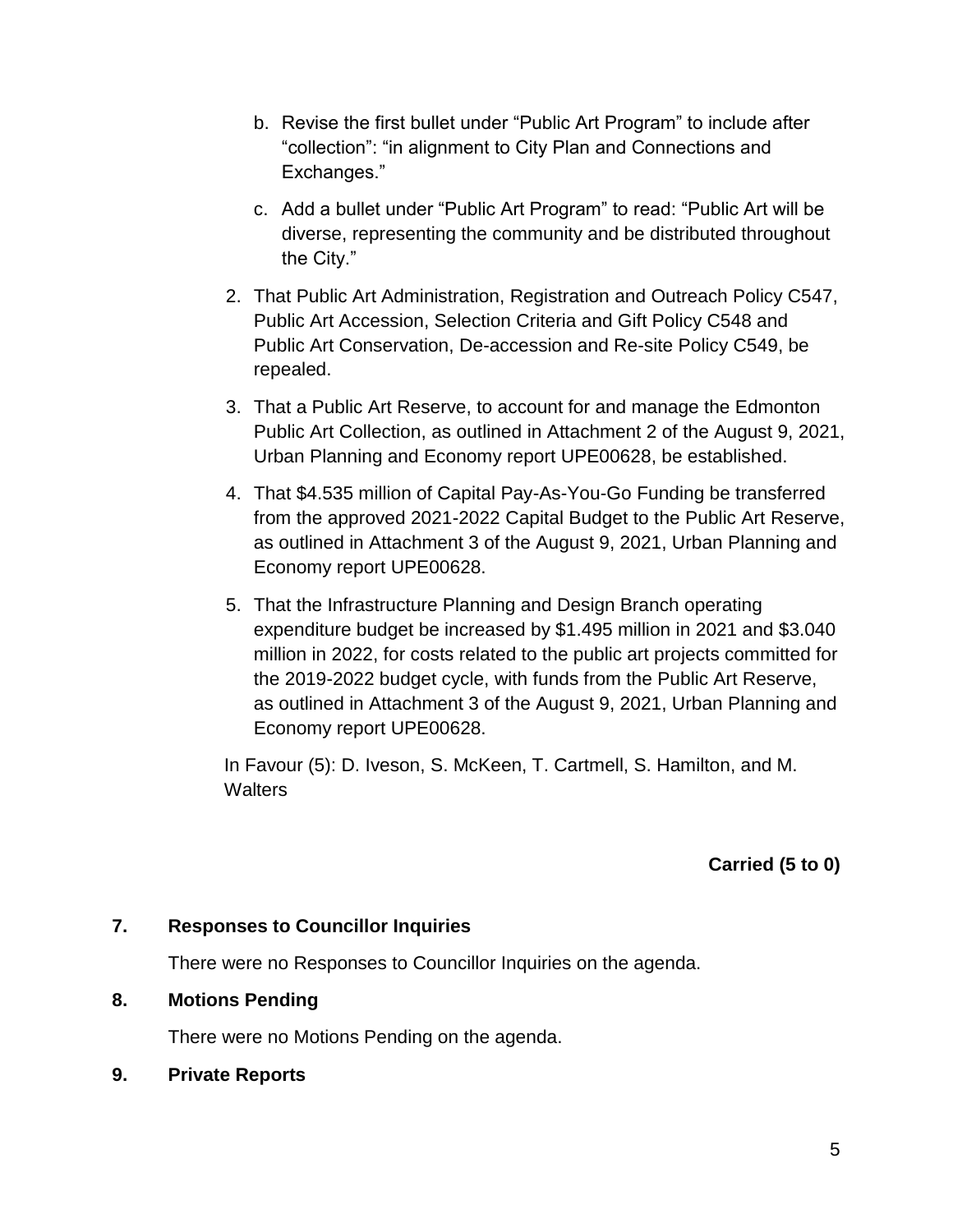### **Moved by:** S. McKeen

That Executive Committee meet in private pursuant to sections 17 (disclosure harmful to personal privacy) and 24 (advice from officials) of the *Freedom of Information and Protection of Privacy Act* for the discussion of item 9.1.

In Favour (5): D. Iveson, S. McKeen, T. Cartmell, S. Hamilton, and M. Walters

# **Carried (5 to 0)**

Executive Committee met in private at 11:00 a.m., Monday, August 9, 2021.

**Moved by:** S. McKeen

That Executive Committee meet in public.

With the unanimous consent of the Executive Committee, the motion carried.

Executive Committee met in public at 11:15 a.m., Monday, August 9, 2021.

# **9.1 Edmonton Salutes Committee - Chair Membership Report and Candidate Shortlisting**

The following members of Administration's delegation answered questions:

- B. Hodgson, Edmonton Salutes Committee
- D. Beaudry, Deputy City Clerk
- J. Bonner, Office of the City Clerk
- H. Morrison, Office of the City Clerk

**Moved by:** S. McKeen

- 1. That the Edmonton Salutes Committee candidate shortlist of five recommended candidates, as set out in Attachment 1 of the August 9, 2021, Office of the City Clerk report OCC00639, be approved.
- 2. That Executive Committee recommend to City Council: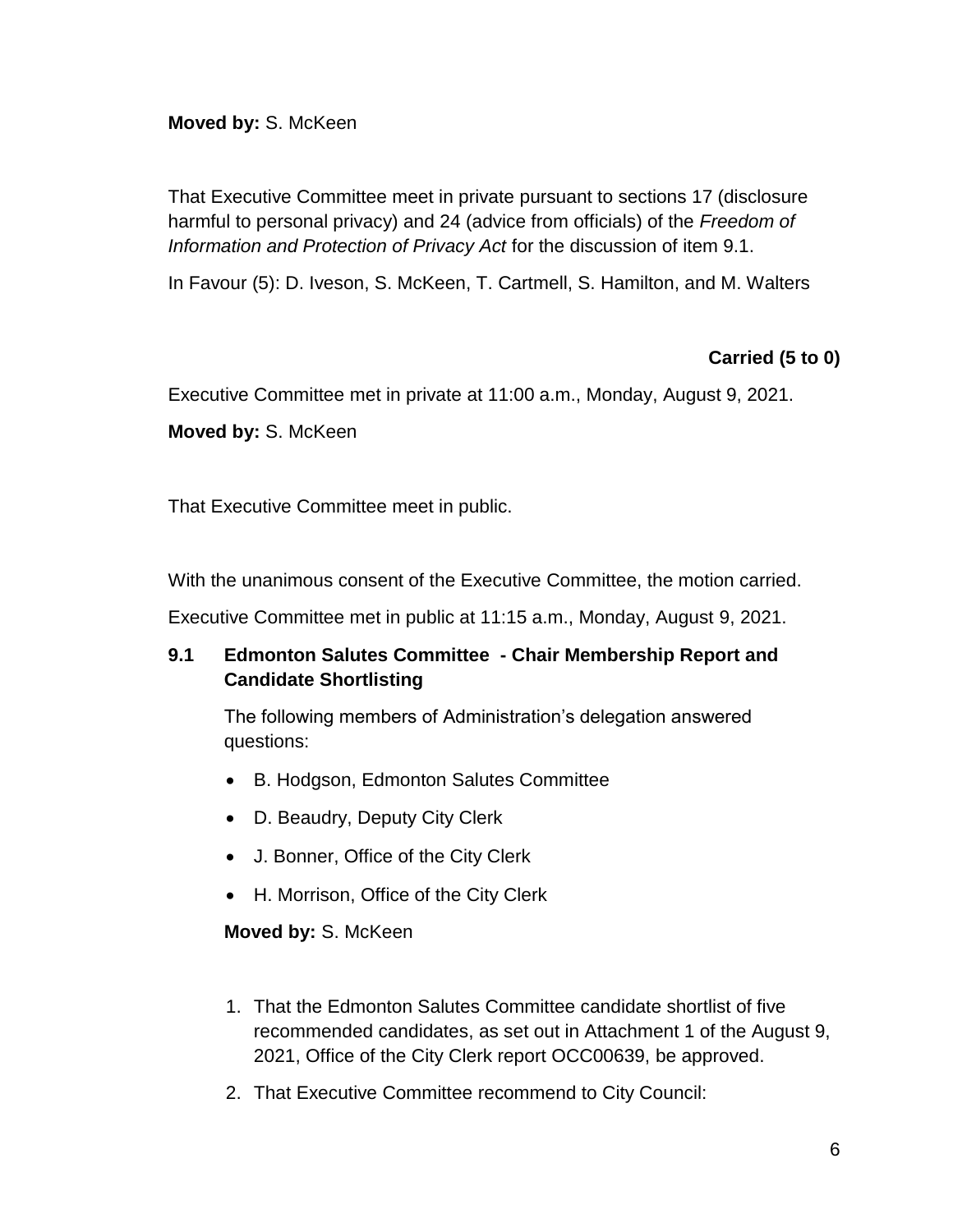That the sixth candidate, referenced in Attachment 1 of the August 9, 2021, Office of the City Clerk report OCC00639, be appointed as a public member to the Edmonton Salutes Committee, for a term of October 26, 2021 to April 30, 2023.

3. That the August 9, 2021, Office of the City Clerk report OCC00639, remain private pursuant to sections 17 (disclosure harmful to personal privacy) and 24 (advice from officials) of the *Freedom of Information and Protection of Privacy Act.*

In Favour (5): D. Iveson, S. McKeen, T. Cartmell, S. Hamilton, and M. **Walters** 

# **Carried (5 to 0)**

# **9.2 Single Source Agreement**

This item was not selected for debate and was dealt with as part of item 2.2. The following motion carried:

- 1. That an amendment to the single source agreement, as outlined in Attachment 1 of the August 9**,** 2021 Office of City Manager report OCM00695, be approved.
- 2. That the August 9**,** 2021 Office of City Manager report OCM00695, remain private pursuant to sections 24 (advice from officials), 25 (disclosure harmful to economic and other interests of a public body), and 27 (privileged information) of the *Freedom of Information and Protection of Privacy Act*.

# **10. Notices of Motion and Motions without Customary Notice**

Mayor D. Iveson asked whether there were any Notices of Motion. There were none.

#### **11. Adjournment**

The meeting adjourned at 11:18 a.m., Monday, August 9, 2021.